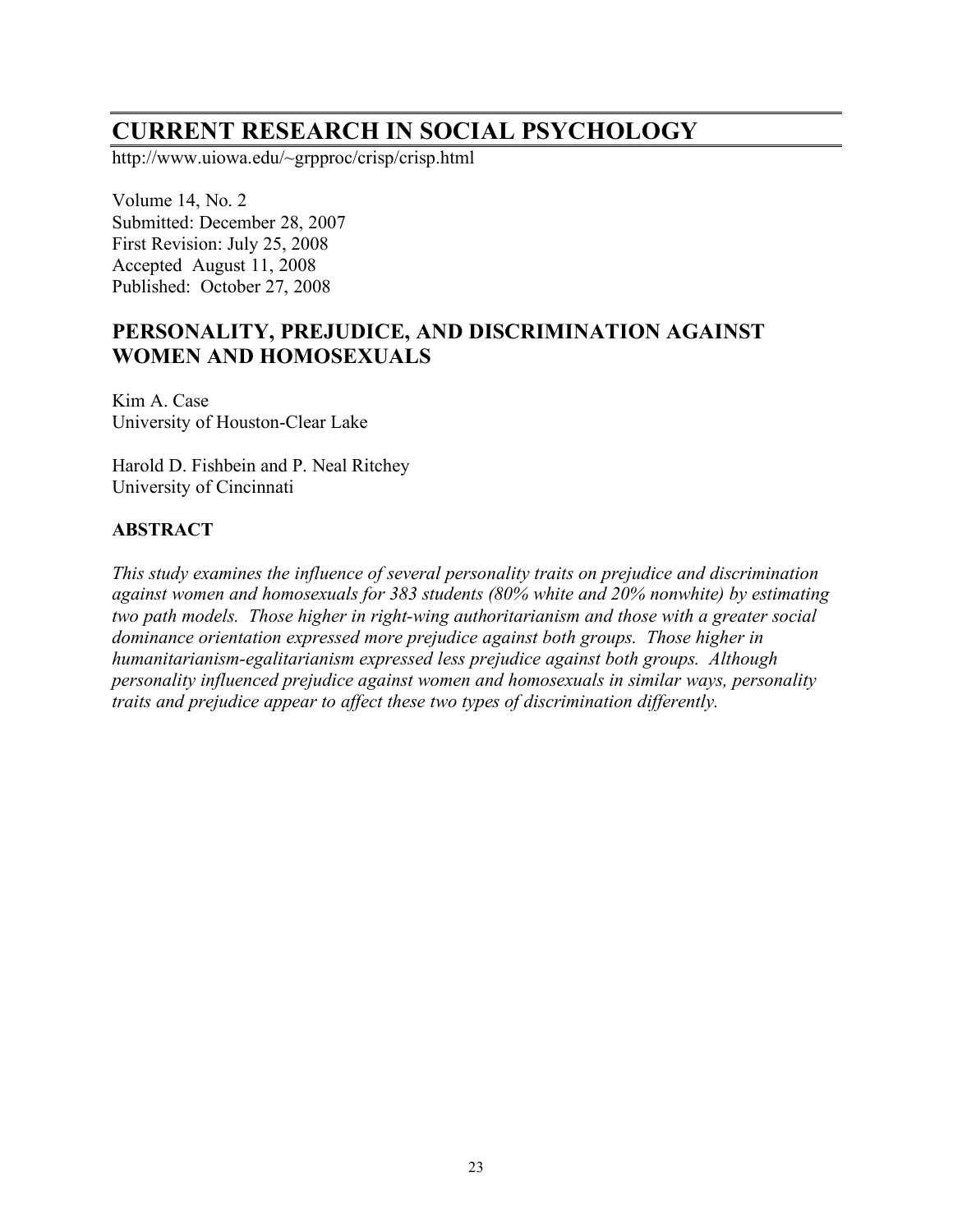### **INTRODUCTION**

This research aims to examine the effects of several personality traits on prejudice and discrimination towards women and homosexuals. We assess these effects by including several personality traits in a path model with prejudice and discrimination against women as dependent variables. A comparative path model illustrates the impact of personality traits on prejudice and discrimination against homosexuals.

### **Personality, Prejudice, and Discrimination**

Altemeyer's *Right-Wing Authoritarianism Scale* (1996) has been linked with ethnocentrism, prejudice against African Americans, homosexual prejudice, prejudice against AIDS victims, and sexism. Duckitt and Farre (1994) found RWA to be positively correlated with anti-black views and negatively correlated with anti-white views in South Africa. Several additional studies found a moderately strong positive relationship between RWA and racial prejudice (Altemeyer & Hunsberger, 1992; Altemeyer & Kamenshikov, 1991; Duckitt, 1993; Duck & Hunsberger, 1999). Research also suggests a moderately strong positive link between right-wing authoritarianism and prejudice against homosexuals and AIDS victims (Duck & Hunsberger, 1999; Haddock & Zanna, 1998; Wylie & Forest, 1992). The findings of Hunsberger, Owusu, & Duck (1999) provide some evidence of RWA's relationship with sexism. In predicting prejudice, RWA holds up as one of the strongest personality traits studied to date (Duckitt, 2005).

Although extensive research revealed the positive relationship between authoritarianism and prejudice, Altemeyer's (1996) scale of right-wing authoritarianism contains items confounded with elements of sexism, heterosexism, and religious fundamentalism. Perhaps the strong correlations between RWA and prejudice surfaced because of the overlap in content rather than the existence of an independent relationship. Some RWA items include heterosexist content (after reverse scoring) such as "Gays and lesbians are just as healthy and moral as anybody else." Other items include sexist content such as "A woman's place should be wherever she wants to be. The days when women are submissive to their husbands and social conventions belong strictly in the past" (Altemeyer, 1996). These items and others create correlations between prejudice and authoritarianism that are difficult to interpret. Independent of these complications, will authoritarianism predict prejudice and discrimination against women and homosexuals?

Whitley (1999) examined the relationship between social dominance orientation, or SDO (Pratto, Sidanius, Stallworth, & Malle, 1994) and prejudice and found a positive correlation with both racial and homosexual prejudice. Other researchers reported positive relationships between SDO and ethnocentrism, racial superiority, support of the police officers who beat Rodney King, and denial of racial discrimination (Jost & Thompson, 2000; Sidanius & Liu, 1992; Sidanius, Levin, & Pratto, 1996, Sidanius & Pratto, 1999). Pratto et al. (1994) also studied several constructs in relation to social dominance orientation and found it had positive relationships with anti-Arab racism, modern racism, and sexism. Heaven (1999) reported a negative link between SDO and men's support for women's rights. Similar to authoritarianism, SDO predicts prejudice beyond other individual-difference variables such as cognitive style or personality traits (Duckitt, 2005).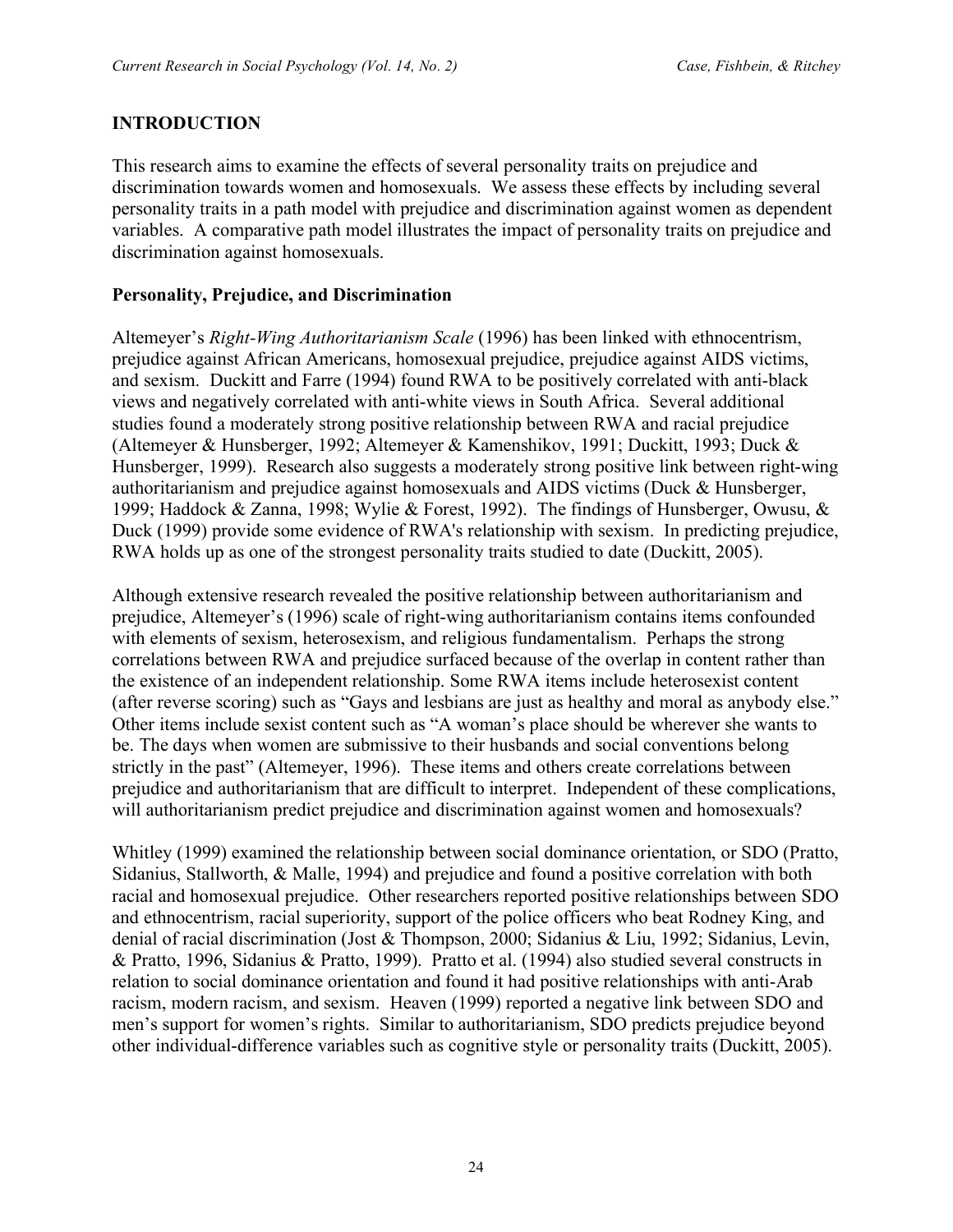High scores of humanitarianism-egalitarianism reflect an egalitarian view of humanity inconsistent with both prejudice and discrimination. Research by Katz and Hass (1988) indicates a positive relationship between pro-Black sentiment and humanitarianism-egalitarianism. Glover (1994) also found that higher levels of humanitarianism-egalitarianism are associated with favorable attitudes toward minorities and lower levels of old-fashioned and modern racism. Lower levels of humanitarianism-egalitarianism have also been linked with anti-illegal immigrant views and negative attitudes toward legal Mexican Americans (Cowan, Martinez, & Mendiola, 1997).

Finding a higher order factor of prejudice and a higher order factor of discrimination for several types of each, Case, Fishbein, and Ritchey (2006) reported that those scoring higher in collectivism expressed less prejudice and engaged in fewer discriminatory behaviors than those scoring lower. In their discussion of this larger scale, Triandis and Gelfand (1998) suggest that the ideology of collectivism calls for equal status for women and men. In relation to other personality traits, collectivism correlates positively with humanitarianism-egalitarianism and negatively with social dominance orientation (Strunk & Chang, 1999). Empathic concern (Davis, 1996) also correlates with tolerance for out-groups. Sheehan, Lennon, and McDevitt (1989) found empathic concern to be associated with more favorable attitudes towards homosexuals and AIDS sufferers. With regard to other personality traits, Pratto et al. (1994) found a negative relationship between empathic concern and social dominance orientation.

Although many studies address the link between personality and prejudice, the link to discrimination remains unclear. Investigating actual discrimination presents a challenge for researchers, but self-report measures offer an avenue for collecting data on past behaviors. Reports of discriminatory behaviors provide new information about participants' willingness to act out prejudiced attitudes. Case, Fishbein, and Ritchey (2006) introduced scales assessing past discriminatory behaviors against women and homosexuals. Participants disclosed how often they had committed each of the discriminatory acts against homosexuals and women. Discrimination against women included telling sexist jokes, using insulting names for women, and treating women as less intelligent than men. Participants also admitted to telling gays and lesbians their lifestyle is wrong, cutting off a friendship after learning the friend was gay, and verbally attacking homosexuals with derogatory slurs. A stronger relationship between homosexual prejudice and discrimination emerged compared with prejudice and discrimination against women (Case, Fishbein, & Ritchey, 2006).

The current study examines prejudice and self-reported discrimination against women and homosexuals as predicted by right-wing authoritarianism, social dominance orientation, humanitarianism-egalitarianism, collectivism, and empathic concern. In the present study, one model includes prejudice and discrimination against women, and the other estimates paths to prejudice and discrimination against homosexuals. We expected higher authoritarianism and social dominance orientation to lead to higher prejudice and discrimination against women and homosexuals. We also predicted higher humanitarianism-egalitarianism, collectivism, and empathic concern to lead to lower prejudice and discrimination against women and homosexuals.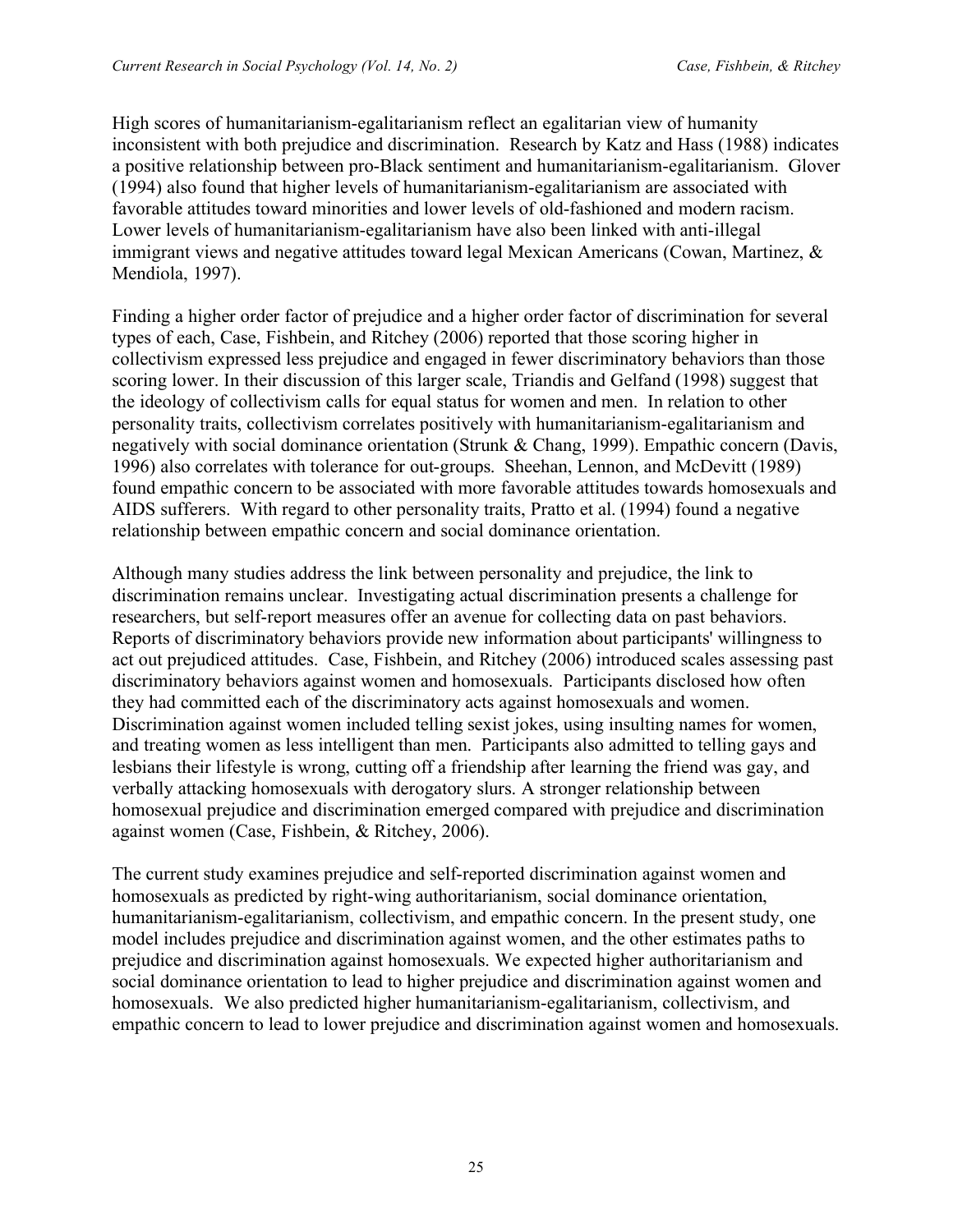

Figure 1: Path Model of Personality, Prejudice, and Discrimination against Women.\*

\*The parallel path model for homosexuals includes the same paths to prejudice and discrimination.

### **METHODS**

We recruited 383 (53% female) participants from introductory psychology courses at a large Midwestern university. Approximately 80% of the respondents identified themselves as White, 13% as Black, and 7% as Asian/Pacific Islander, Hispanic, or other. Participants reported a mean age of 20 years with a standard deviation of 2.05. Participants also identified themselves as 91% heterosexual and 9% homosexual or bisexual.

Response options ranged from 1 (strongly disagree) through 4 (strongly agree) so that a higher score indicates greater amounts of the concept being measured. For each of the discrimination measures constructed by the authors, respondents indicated whether they had performed, in the last five years, a specific behavior: never, 1-2 times, 3-4 times, or 5 or more times. See Appendix A for scale items.

Right-Wing Authoritarianism Scale (Altemeyer, 1996): Subjects completed 7 items from the original RWA Scale without content confounded by religion or prejudice against women or homosexuals. Confirmatory factor analysis supported a good fitting single factor model with item loadings ranging from .40 to .62 (Cronbach's alpha = .71).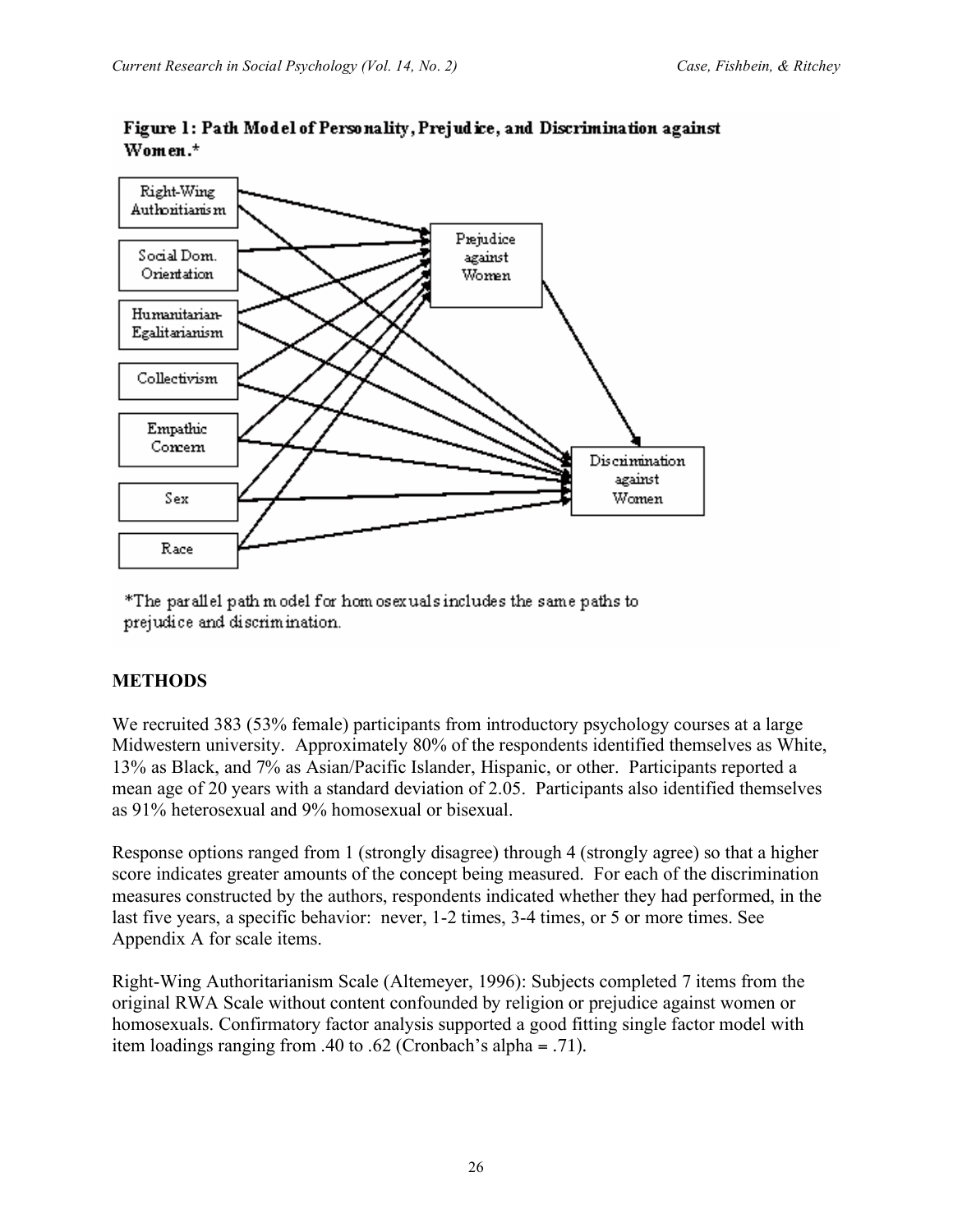Social Dominance Orientation (Pratto et al., 1994): All 7 items loaded on a single factor. Confirmatory factor analysis supported a good fitting single factor model with item loadings ranging from .41 to .67 (Cronbach's alpha = .76).

Humanitarianism-Egalitarianism (Katz & Hass, 1988): Participants responded to 7 items assessing values of kindness, equality, and obligation to others (Cronbach's alpha = .79).

Collectivism (Triandis, 1995): Subjects completed 6 items of the horizontal collectivism subscale from Triandis 's *Subjective Individualism and Collectivism Scale* (Cronbach's alpha = .76).

Empathic Concern (Davis, 1996): This scale consisted of 6 items from the Davis's Interpersonal Reactivity Index (Cronbach's alpha = .75).

Sex Prejudice: Seven items from the *Modern Sexism Scale* (Swim, Aiken, Hall, & Hunter, 1995) measured prejudice against women (Cronbach's alpha = .82).

Homosexual Prejudice (O'Bryan, Fishbein, & Ritchey, 1999): Participants completed 8 items taken from the *Homosexual Prejudice Scale* (Cronbach's alpha = .87).

Sex Discrimination (Case, Fishbein, & Ritchey, 2006): This 8-item behavior scale requested information about participants' acts of sexual discrimination (Cronbach's alpha = .83).

Homosexual Discrimination (Case, Fishbein, & Ritchey, 2006): This 9-item measure collected information about participants' behaviors of discrimination against homosexuals (Cronbach's alpha =  $.85$ ).

Controls: Race (white= 1; nonwhite= 0), sex (females=1; males=0), and sexual orientation (heterosexual= 1; homosexual/bisexual= 0) served as control variables.

# **Procedure of Analysis**

Each path model estimated the effects of five personality traits and three controls on prejudice and discrimination. The models also estimated the path from prejudice to discrimination and the direct paths from each exogenous variable to discrimination. Both models allowed for personality traits and controls to affect discrimination both indirectly through prejudice and directly, independent of prejudice.

### **RESULTS**

Table 1 contains the descriptive statistics for all study variables. Average prejudice scores indicated mild disagreement with items; but some participants strongly agreed. Participants' discriminatory behaviors varied with some obtaining the maximum score of five or more discriminatory acts against a target group. Appendix B contains the correlations among variables.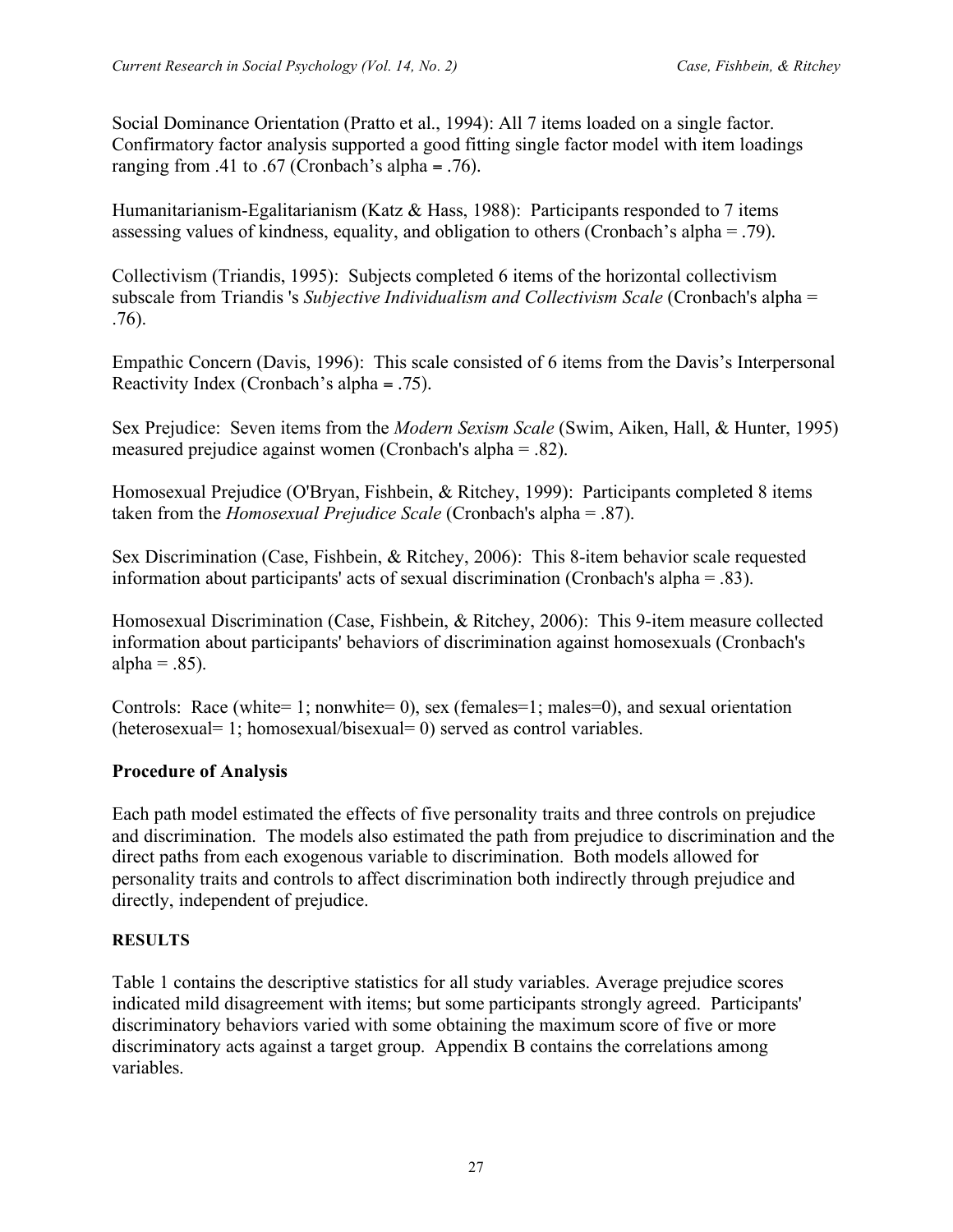### **Table 1: Descriptive Statistics for Study Variables (N=383)**

|                              | Mean | Standard<br>Deviation | Minimum | Maximum |
|------------------------------|------|-----------------------|---------|---------|
| Prejudice Against:           |      |                       |         |         |
| Women                        | 2.05 | 0.60                  | 1.00    | 4.00    |
| Homosexuals                  | 1.78 | 0.69                  | 1.00    | 4.00    |
| Discrimination Against:      |      |                       |         |         |
| Women                        | 1.18 | 0.94                  | 0.00    | 4.00    |
| Homosexuals                  | 1.02 | 0.79                  | 0.00    | 4.00    |
| Right-Wing Authoritarianism  | 2.33 | 0.53                  | 1.00    | 3.71    |
| Social Dominance Orientation | 1.83 | 0.56                  | 1.00    | 4.00    |
| Humanitarian-Egalitarianism  | 3.33 | 0.50                  | 1.14    | 4.00    |
| Collectivism                 | 3.29 | 0.46                  | 1.00    | 4.00    |
| <b>Empathic Concern</b>      | 3.23 | 0.49                  | 1.00    | 4.00    |
| Sex (1 female, 0 male)       | 0.53 |                       | 0.00    | 1.00    |
| Race (1 white, 0 nonwhite)   | 0.80 |                       | 0.00    | 1.00    |
| Sexual Orientation*          | 0.91 |                       | 0.00    | 1.00    |
| (1 heterosexual,             |      |                       |         |         |
| 0 homosexual/bisexual)       |      |                       |         |         |

\*In the final analyses, we dropped sexual orientation as a control because there were no significant paths from sexual orientation to any of the four dependent variables.

### **Prejudice and Discrimination against Women**

Figure 2 and Table 2 show the statistically significant path coefficients from regressions of prejudice on personality traits and controls, and of discrimination on prejudice, personality traits, and controls. Three of the five personality traits directly effected prejudice against women. Those greater in right-wing authoritarian personality reported more prejudice against women ( $\beta$ ) = .177). Those with greater social dominance orientation expressed more prejudice ( $\beta$  = .237), and those higher in humanitarianism-egalitarianism expressed less prejudiced against women ( $\beta$ ) = -.140). Social dominance orientation also directly influenced discrimination against women  $(\beta = .154)$ . Collectivism and empathic concern failed to predict either prejudice or discrimination against women. Although prejudice against women failed to influence discrimination against women, the two variables had a correlation of .33 ( $p < .01$ ).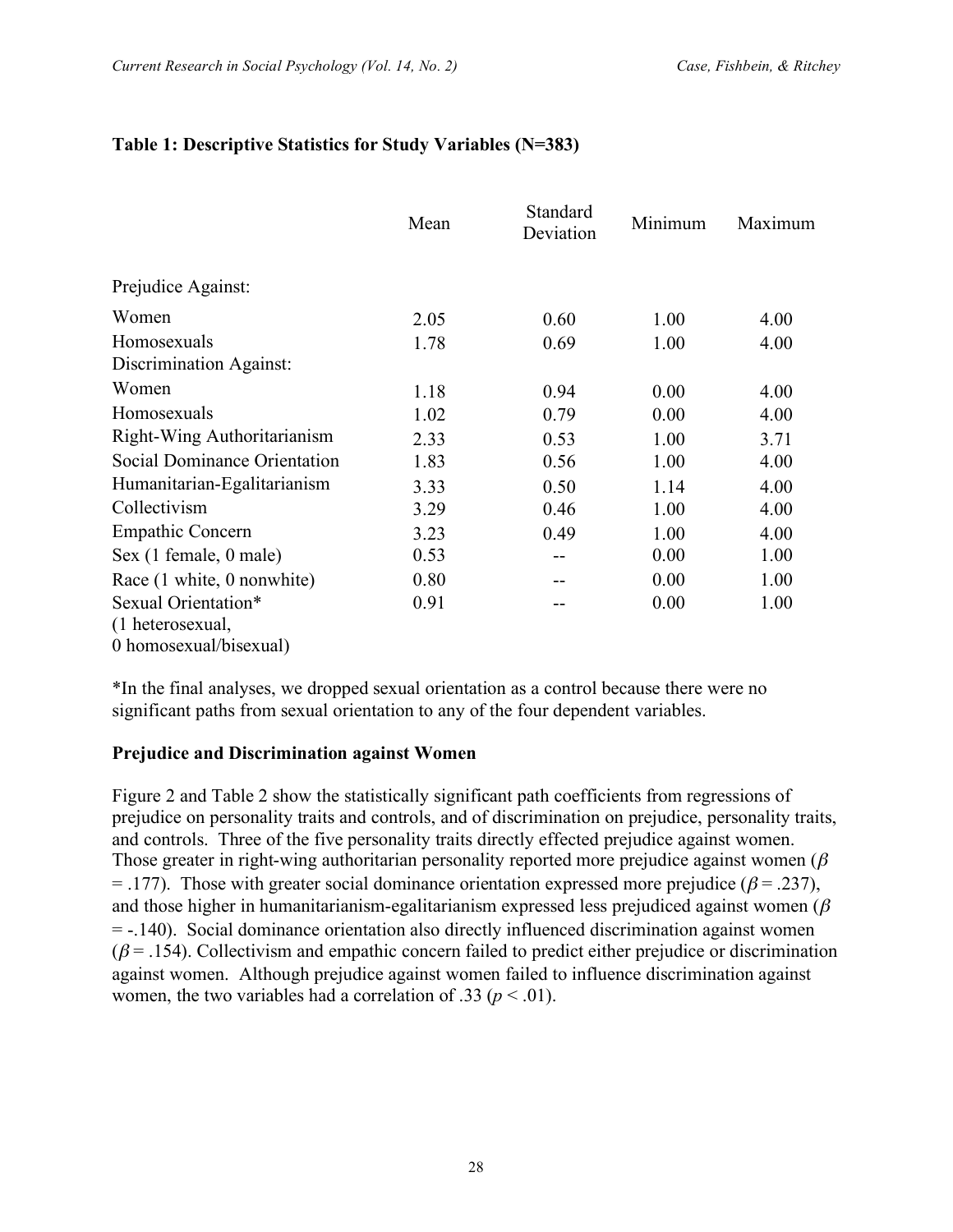

# Figure 2: Path Model with Significant Standard ized Path Coefficients for Personality, Prejudice, and Discrimination against Women.

### **Table2: Standardized Path Coefficients for Personality Attributes, Controls, Prejudice and Discrimination against Women (N=383)**

| Variables                        | Prejudice | Discrimination |
|----------------------------------|-----------|----------------|
| Prejudice                        |           | ns             |
| Right-Wing Authoritarianism      | 0.203     | ns             |
| Social Dominance Orientation     | 0.253     | 0.279          |
| Humanitarian-Egalitarianism      | $-0.181$  | ns             |
| Collectivism                     | ns        | ns             |
| <b>Empathic Concern</b>          | ns.       | ns             |
| Sex (1 female, 0 male)           | $-0.265$  | $-0.869$       |
| Race (1 white, 0 nonwhite)       | 0.197     | 0.202          |
| R squared                        | 0.327     | 0.364          |
| $ns = nonsignificant at p < .05$ |           |                |

### **Prejudice and Discrimination against Homosexuals**

Figure 3 and Table 3 provide the statistically significant path coefficients from regressions of prejudice on personality traits and controls, and of discrimination on prejudice, personality traits, and controls. Findings support the idea that prejudice against homosexuals operates similarly to prejudice against women. The same three personality traits of the original five also had a direct effect on prejudice against homosexuals. Right-wing authoritarianism ( $\beta$  = .245) and social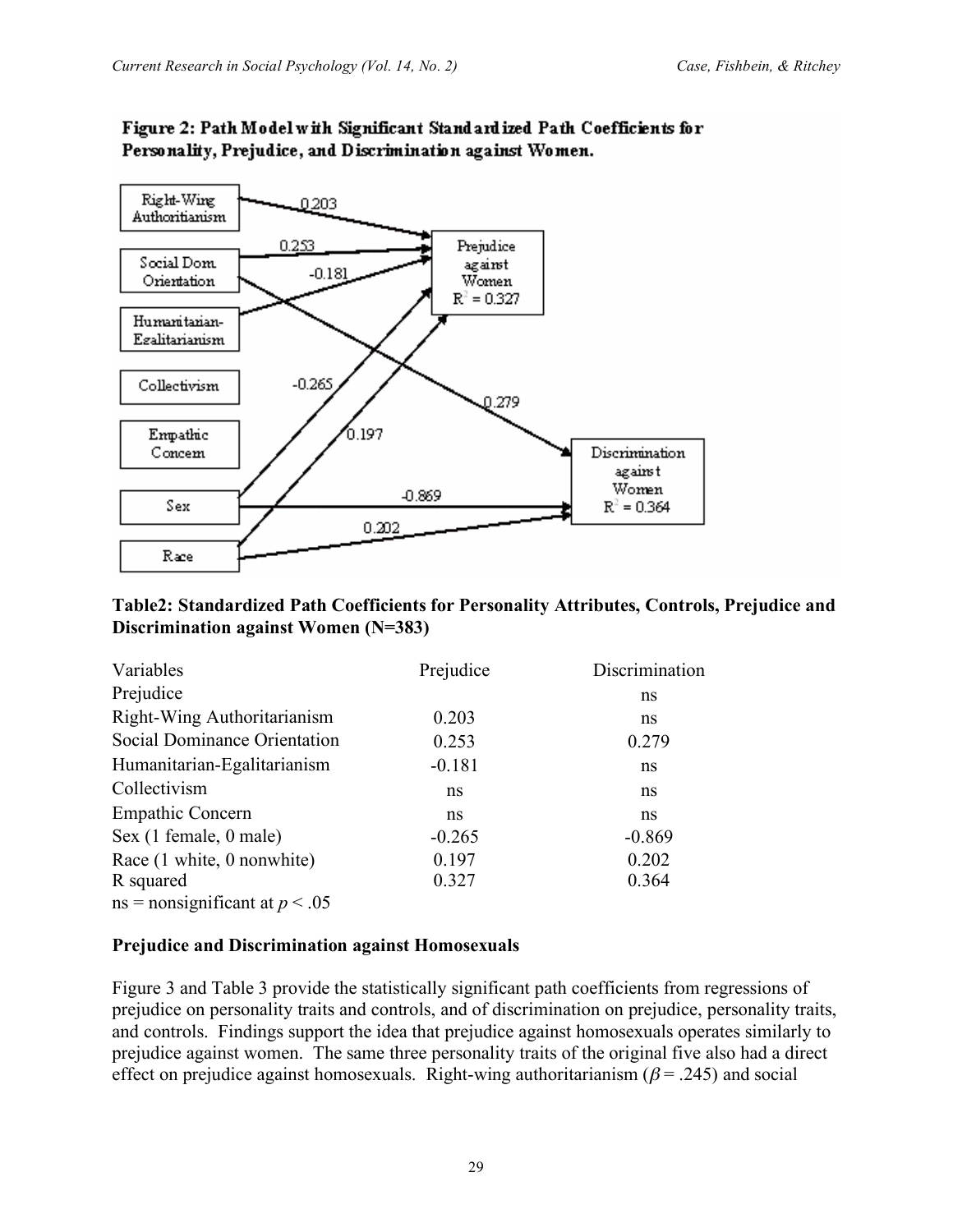dominance orientation ( $\beta$  = .235) predicted higher prejudice against homosexuals. Those higher in humanitarianism-egalitarianism expressed less prejudiced against homosexuals ( $\beta$  = -.153).



# Figure 3: Path Model with Significant Standardized Path Coefficients for Personality, Prejudice, and Discrimination against Homosexuals.

| Table 3: Standardized Path Coefficients for Personality Attributes, Controls, Prejudice and |  |
|---------------------------------------------------------------------------------------------|--|
| Discrimination against Homosexuals (N=383)                                                  |  |

| Variables                          | Prejudice | Discrimination |
|------------------------------------|-----------|----------------|
| Prejudice                          |           | 0.623          |
| Right-Wing Authoritarianism        | 0.319     | ns             |
| Social Dominance Orientation       | 0.291     | ns             |
| Humanitarian-Egalitarianism        | $-0.211$  | ns             |
| Collectivism                       | ns        | ns             |
| <b>Empathic Concern</b>            | ns        | 0.252          |
| Sex (1 female, 0 male)             | $-0.243$  | $-0.315$       |
| Race (1 white, 0 nonwhite)         | ns        | ns             |
| R squared                          | 0.306     | 0.397          |
| $ns = nonsignificant$ at $p < .05$ |           |                |

Prejudice against homosexuals substantially influenced discrimination against homosexuals ( $\beta$  = .634). Empathic concern directly predicted discrimination against homosexuals ( $\beta$  = .163). We predicted empathic concern would negatively influence discrimination. In addition, simple correlations suggested an inverse relationship between empathic concern and discrimination against homosexuals  $(r = -.11, p < .05)$ .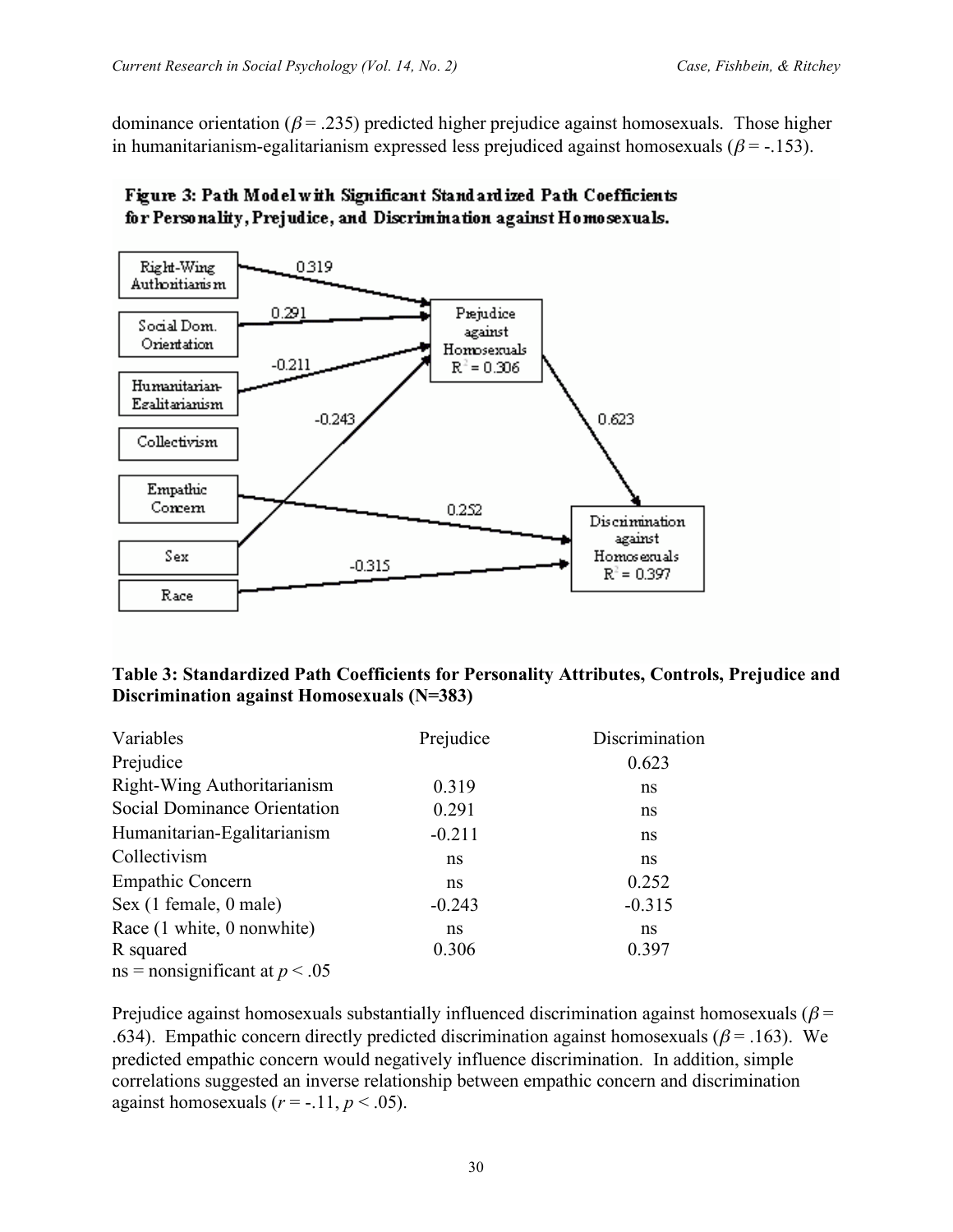### **Additional Analyses**

Using only the 4 discrimination items that contained similar wording for both women and homosexuals, we examined comparison models of discrimination. Within these models, the Rsquared decreased for both discrimination against women ( $R^2 = 0.26$ ) and against homosexuals  $(\overline{R}^2 = 0.33)$ . Although social dominance orientation directly influenced discrimination against women in the original model, this variable failed to do so in this restricted model. In addition, empathic concern did not directly impact discrimination against homosexuals in the model with only comparably worded items.

Additional models estimated interaction effects among personality variables for prejudice and discrimination against women and homosexuals. For prejudice against women, social dominance orientation (SDO) and humanitarian-egalitarianism had a significant interaction effect ( $\beta$  = 0.265). With this interaction in the model, right-wing authoritarianism maintained a significant main effect ( $\beta$  = 0.203). The model for discrimination against women revealed no significant interaction effects among the personality variables. The model for prejudice against homosexuals showed three significant interaction effects: right-wing authoritarianism X collectivism ( $\beta$ =-0.494); right-wing authoritarianism X empathic concern ( $\beta$  = 0.509); social dominance orientation X empathic concern ( $\beta$  = -0.477). With these interactions in the model, right-wing authoritarianism and humanitarian-egalitarianism no longer predicted prejudice against homosexuals. The model for discrimination against homosexuals also revealed three significant interaction effects: right-wing authoritarianism X collectivism ( $\beta$  = -0.394); right-wing authoritarianism X empathic concern ( $\beta$  = 0.444); social dominance orientation X collectivism ( $\beta$ )  $= 0.348$ ). In addition, empathic concern no longer predicted discrimination against homosexuals with interactions in the model.

### **DISCUSSION**

For both target groups, right-wing authoritarianism and social dominance orientation led to more prejudice, and humanitarianism-egalitarianism led to lower prejudice. In addition, social dominance orientation increased discrimination against women, and empathic concern increased discrimination against homosexuals.

Right-wing authoritarianism had a weaker effect on prejudice than found in previous research (Altemeyer, 1996; Duck & Hunsberger, 1999; Hunsberger, Owusu, & Duck, 1999). Traditionally, right-wing authoritarianism contained items that could be used to measure prejudice against women and homosexuals and religious fundamentalism. Without those confounding items, this personality trait's influence on prejudice drops substantially.

The positive effect of empathic concern on discrimination against homosexuals may result from feeling empathy for only dominant groups or for groups that society views as helpless instead of homosexuals. Some empathic people may be unable to empathize with homosexuals because they view homosexuality as voluntarily immoral.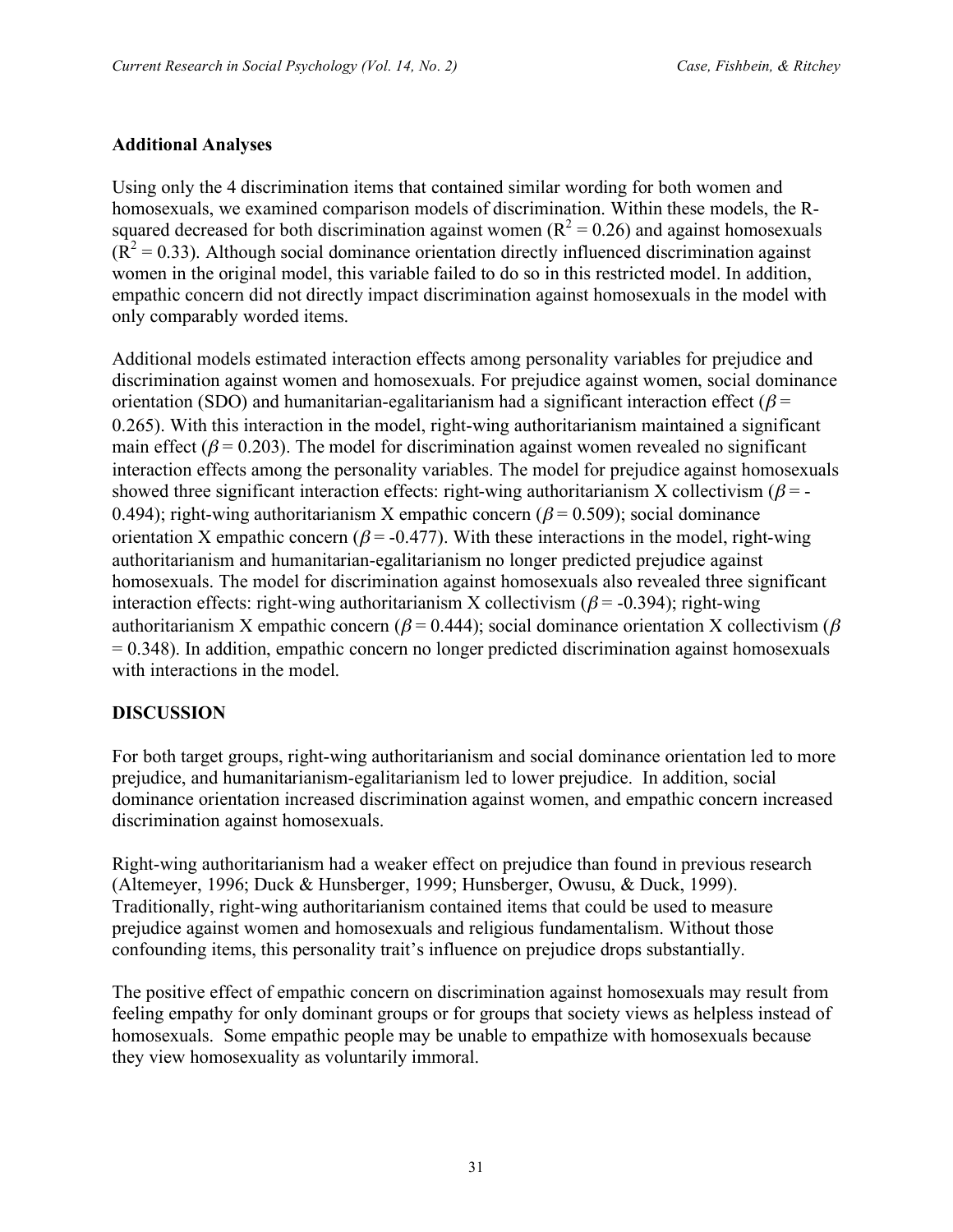Although prejudice against both women and homosexuals seems to be affected in similar ways by the personality traits studied here, they may influence interpersonal behaviors of sexism and heterosexism differently. The consistent influence of personality on prejudice disappears for discrimination against these two groups. Perhaps the influences of personality traits and prejudice are unique for each type of discrimination because the actual behaviors used to discriminate against women versus homosexuals are very different. The ways in which people discriminate against women often involve subtle references to women's subordinate gender roles or to inappropriate gender role violation, while discrimination against homosexuals often involves overt disapproval of the defiance of traditional gender roles.

This difference in the influence on discrimination may also result from the wide range of influence on discriminatory behavior that includes not only personality and prejudice, but also cultural norms and specific situational factors. In a culture with federal legislation prohibiting discrimination against women but not homosexuals, one could reasonably conclude that cultural messages about who deserves protection constrain discrimination against women more than discrimination against homosexuals. Those who express prejudices may be unwilling to discriminate against women due to their perception that such acts would be met with disapproval. These results point to the differences between institutional or systematic levels of discrimination against women and homosexuals based on cultural norms about the standards of treatment for the two target groups.

The fact that prejudice against women failed to influence discrimination may also be explained as a result of the specific operation of prejudice. Perhaps prejudice against women explains and justifies observable differences in treatment of men and women in society, but does not rationalize one's own discriminatory behaviors. Prejudice against homosexuals, on the other hand, may simultaneously explain those differences in treatment and rationalize one's individual acts of discrimination.

#### **Limitations and Conclusions**

Given the modest overall levels of prejudice expressed and discrimination reported by respondents, our results may not apply to those with high levels of prejudice or people who discriminate more often than out participants. We also used self-reports of previous discriminatory behavior in the measures of discrimination. Current socio-cultural standards with regard to open expression of discrimination may have influenced the results. Although social norms discourage discrimination against women, norms opposing discriminatory treatment of homosexuals are much less prevalent. In addition, such cultural norms may influence participant self-report of discrimination. Future studies including additional measures of discrimination, such as field experiments that provide the opportunity for discriminatory behavior, would help assess the strengths and weaknesses of the measures used here. Removal of RWA items confounded with prejudice and religion would also aid in discovering the pure effects of rightwing authoritarianism on prejudice and discrimination.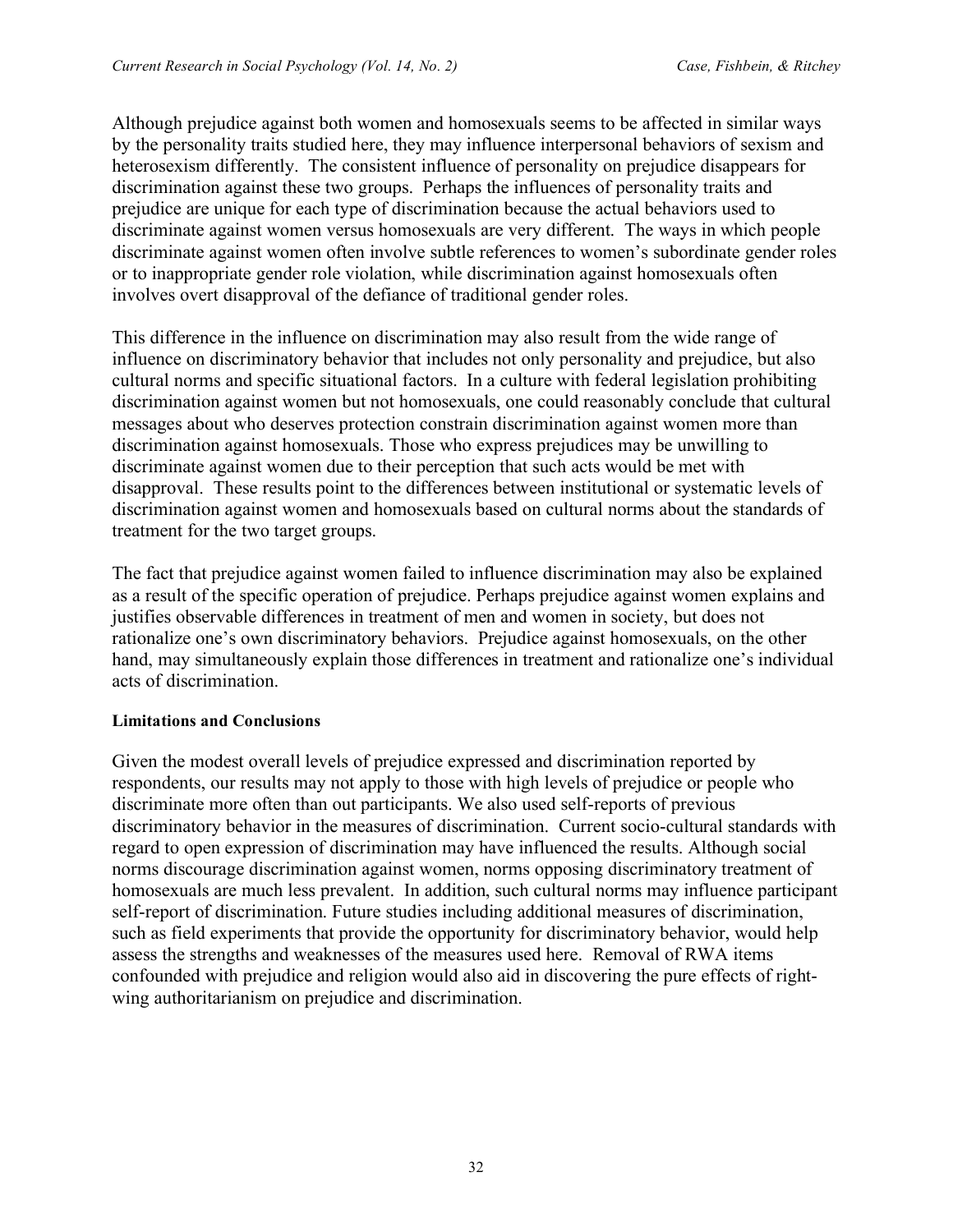### **REFERENCES**

Altemeyer, B. 1996. *The authoritarian spector,* Cambridge: Harvard University Press.

Altemeyer, B., & Hunsberger, B. 1992. "Authoritarianism, religious fundamentalism, quest, and prejudice," *International Journal for the Psychology of Religion, 2*: pp.113-133.

Altemeyer, B., & Kamenshikov, A. 1991. "Impressions of American and Soviet behavior: RWA images in a mirror," *South African Journal of Psychology, 21*: pp. 255-260.

Case, K. A., Fishbein, H. D., & Ritchey, P. N. 2006. "Personality's influence on higher order factors of prejudice and discrimination." *Current Research in Social Psychology, 11*: pp. 187-201.

Cowan, G., Martinez, L., & Mendiola, S. 1997. "Predictors of attitudes toward illegal Latina immigrants," *Hispanic Journal of Behavioral Sciences, 19*: pp. 403-415.

Davis, M.H. 1996. *Empathy: A social psychological approach,* Boulder, CO: Westview Press.

Duck, R.J., & Hunsberger, B. 1999. "Religious orientation and prejudice: The role of religious proscription, right-wing authoritarianism and social desirability," *International Journal for the Psychology of Religion,* 9: pp. 157-179.

Duckitt, J. 1993. "Right-wing authoritarianism among white South African students: Its measurement and correlates," *Journal of Social Psychology,* 133: pp. 553-563.

Duckitt, J. 2005. "Personality and prejudice," In J. F. Dovidio, P. Glick, and L. A. Rudman (Eds.), *On the nature of prejudice: Fifty years after Allport*, Malden, MA: Blackwell.

Duckitt, J. & Farre, B. 1994. "Right-wing authoritarianism and political intolerance among Whites in the future majority-rule in South Africa," *Journal of Social Psychology,* 134: pp. 735-741.

Glover, R. 1994. "Using moral and epistemological reasoning as predictors of prejudice," *The Journal of Social Psychology, 134*: pp. 633-640.

Haddock, G., & Zanna, M.P. 1998. "Authoritarianism, values, and the favorability and structure of antigay attitudes," In G.M. Herek (Ed.), *Stigma and sexual orientation: Understanding prejudice against lesbians, gay men, and bisexuals,* Thousand Oaks, CA: Sage.

Heaven, P.C. 1999. "Attitudes toward women's rights: relationships with social dominance orientation and political group identities," *Sex Roles,* 41: pp. 605-614.

Hunsberger, B., Owusu, V. & Duck, R., 1999. "Religion and prejudice in Ghana and Canada: Religious fundamentalism, right-wing authoritarianism and attitudes toward homosexuals and women," *International Journal for the Psychology of Religion,* 9: pp. 181-194*.*

Jost, J.T. & Thompson, E.P. 2000. "Group-based dominance and opposition to equality as individual predictors of self-esteem, ethnocentrism, and social policy," *Journal of Experimental Social Psychology,* 36: pp. 209-232.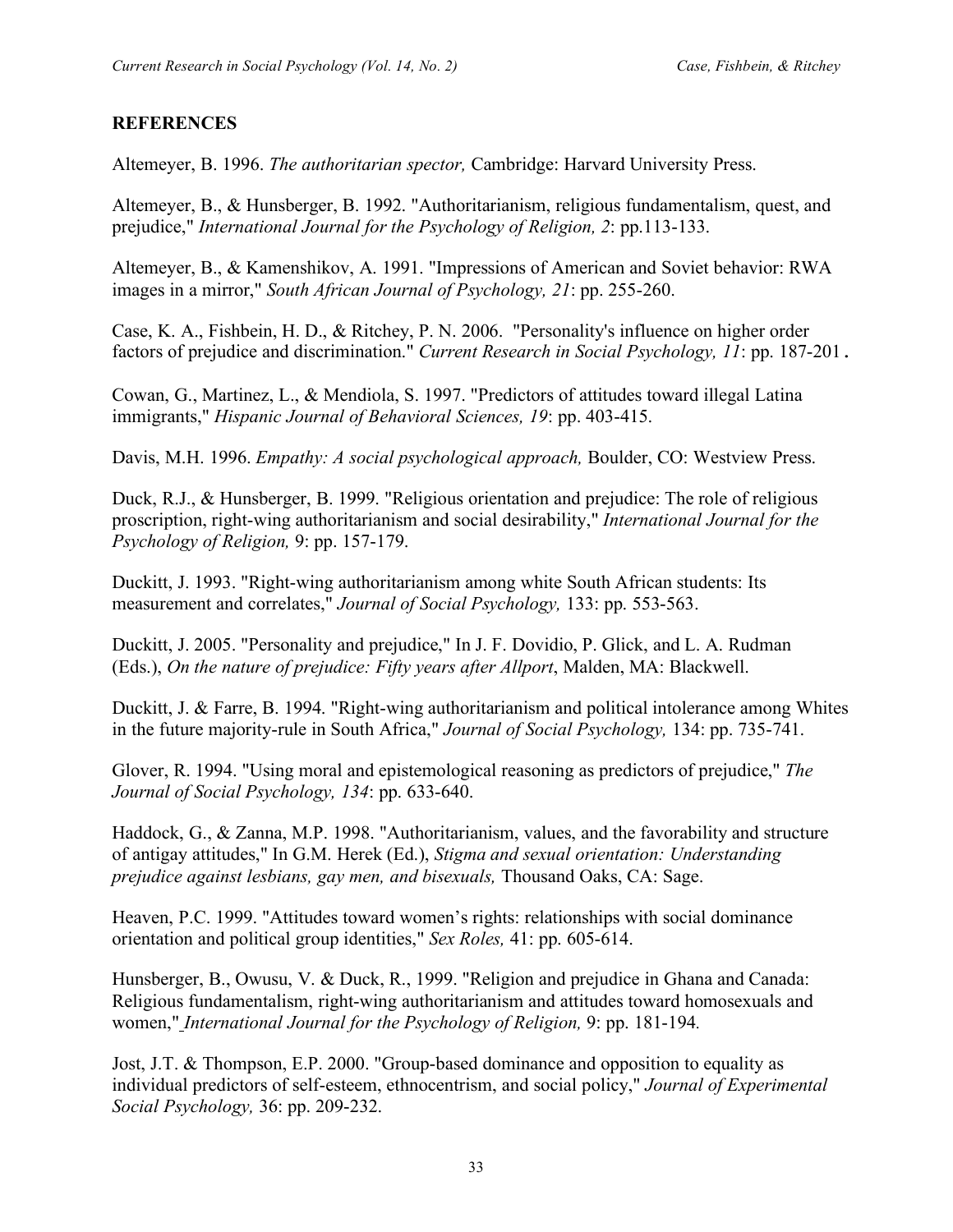Katz, I., & Hass, R. G. 1988. "Racial ambivalence and American value conflict: Correlational and priming studies of dual cognitive structures," *Journal of Personality and Social Psychology,* 55: pp. 893-905.

O'Bryan, M., Fishbein, H.D., & Ritchey, P.N. 1999. "Parental influence on adolescents' prejudiced attitudes," Paper presented at the meetings of The Society for Research on Child Development, Albuquerque, New Mexico.

Pratto, F., Sidanius, J., Stallworth, L., & Malle, B.F. 1994. "Social dominance orientation: A personality variable predicting social and political attitudes," *Journal of Personality and Social Psychology, 67*: pp. 741-763.

Sheehan, E.P., Lennon, R., & McDevitt, T. 1989. "Reactions to AIDS and other illnesses: Reported interactions in the workplace," *The Journal of Psychology, 123*: pp. 525-536.

Sidanius, J., & Liu, J. 1992. "The Gulf War and the Rodney King Beating: Implications of the general conservatism and social dominance perspectives," *Journal of Social Psychology, 132*: pp. 685-700.

Sidanius, J., Levin, S., & Pratto, F. 1996. "Consensual social dominance orientation and its correlates within the hierarchical structure of American society," *International Journal of Intercultural Relations,* 20: pp. 385-408.

Sidanius, J. & Pratto, F. 1999. *Social dominance: An intergroup theory of social hierarchy and oppression,* New York, NY: Cambridge University Press.

Strunk, D.R. & Chang E.C. 1999. "Distinguishing between fundamental dimensions of individualism-collectivism: Relations to sociopolitical attitudes and beliefs," *Personality and Individual Differences,* 27: pp. 665-671.

Swim, J.K., Aiken, K.J., Hall, U.S., & Hunter, B.A. 1995. "Sexism and racism: Old-fashioned and modern prejudices," *Journal of Personality and Social Psychology, 68*: pp. 199-214.

Triandis, H.C. 1995. *Individualism and Collectivism*, Boulder: Westview Press.

Triandis, H.C., & Gelfand, M.J. 1998. "Converging measurement of horizontal and vertical individualism and collectivism," *Journal of Personality and Social Psychology, 74*: pp. 118-128.

Whitley, B.E. 1999. "Right-wing authoritarianism, social dominance orientation, and prejudice," *Journal of Personality and Social Psychology,* 77: pp. 126-134.

Wylie, L. & Forest, J. 1992. "Religious Fundamentalism, right-wing authoritarianism, and prejudice," *Psychological Reports,* 71: pp. 1291-1298.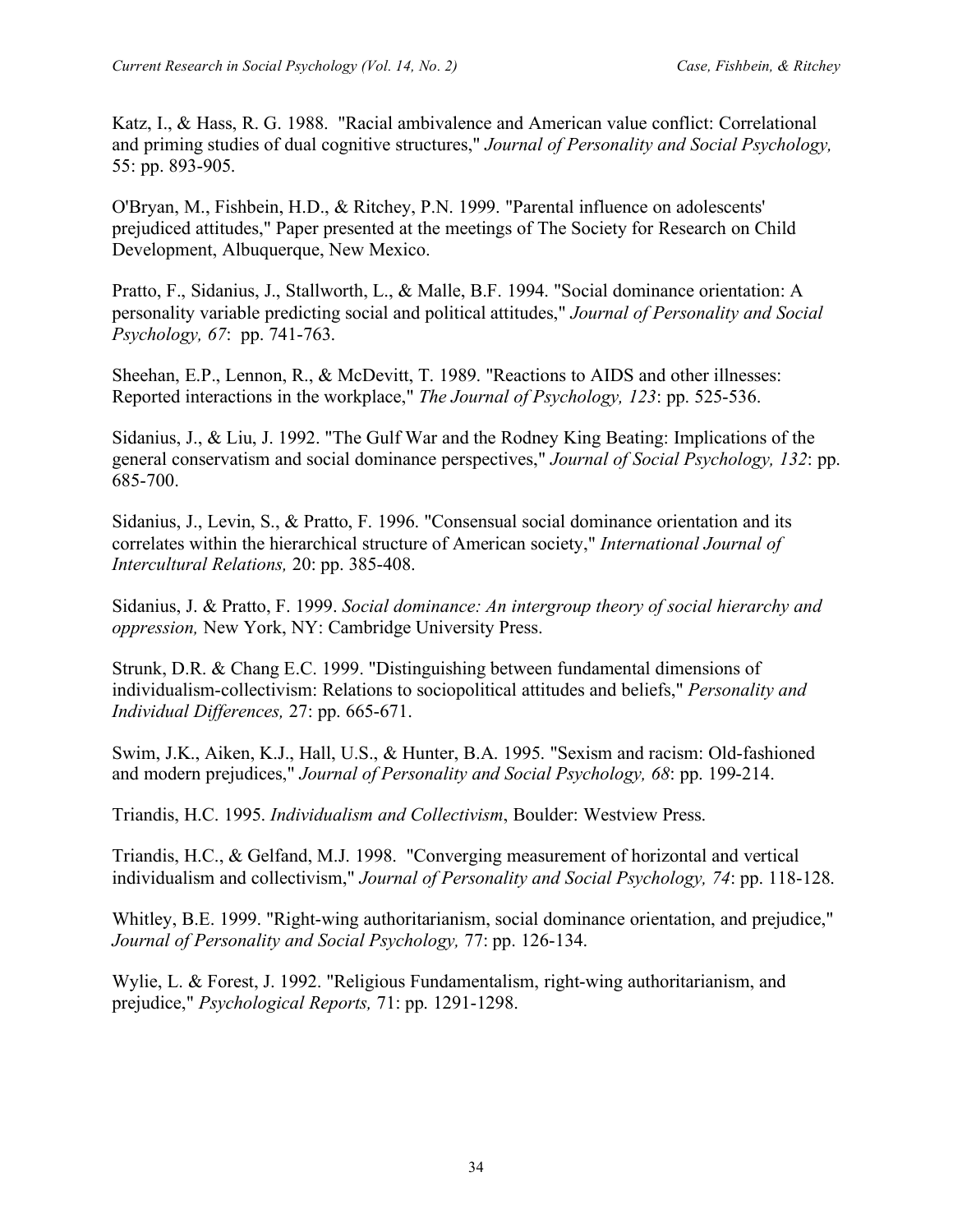# **APPENDIX A: SURVEY INSTRUMENTS**

### **Right-Wing Authoritarianism**

Our country will be great if we honor the ways of our forefathers, do what the authorities tell us to do, and get rid of those who are ruining everything.

It is always better to trust the judgment of the proper authorities in society than to listen to the noisy rebels who are trying to create doubt in people's minds.

Obedience and respect for authority are two of the most important virtues children should learn. What our country really needs is a strong, determined leader who will crush our enemies and take us back to our true path.

The real keys to the "good life" are obedience, discipline, and sticking to the straight and narrow. Some of the best people in our country are those challenging our government, criticizing those in power and ignoring the "normal way" things are supposed to be done. (reversed)

The facts on crime and public disorder show that we have to crack down harder on deviant groups and troublemakers if we are going to save our moral standards and preserve law and order.

### **Social Dominance Orientation**

Some groups of people are simply inferior to other groups*.* No one group should dominate in society. (reversed) It's okay if some groups have more of a chance in life than others. To get ahead in life, it is sometimes necessary to step on other groups. We should do what we can to equalize conditions for different groups. (reversed) If certain groups stayed in their place, we would have fewer problems. We would have fewer problems if we treated people more equally. (reversed)

### **Humanitarianism-Egalitarianism**

A person should be concerned about the well-being of others.

One should be kind to all people.

One should find ways to help others less fortunate than oneself.

There should be equality for everyone because we are all human beings.

Everyone should have an equal chance and an equal say in most things.

Protecting the rights and interests of other members of the community is not the responsibility of all people. (reversed)

Prosperous nations do not have a moral obligation to share some of their wealth with poorer nations. (reversed)

# **Collectivism**

It is important for me to maintain harmony within my group.

I like sharing little things with my neighbors.

The wellbeing of my co-workers is important to me.

If a co-worker gets a prize, I feel proud.

To me, pleasure is spending time with others.

I feel good when I cooperate with others.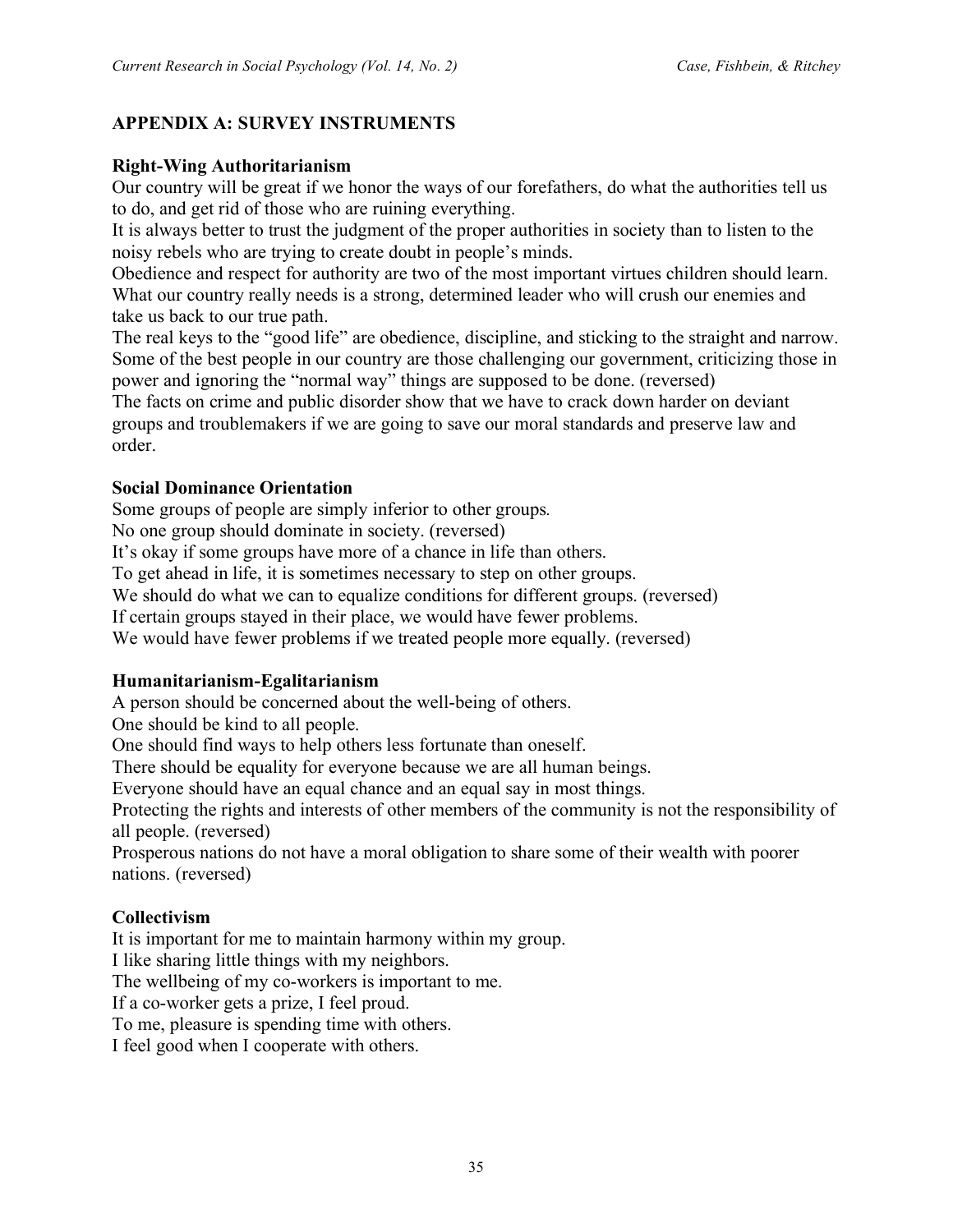### **Empathic Concern**

When I see people being taken advantage of, I feel protective towards them. When I see someone being treated badly, I don't feel very much pity for him or her. (reversed) Other people's misfortunes do not usually disturb me a great deal. (reversed) I don't feel very sorry for other people when they are having problems. (reversed) I am often quite touched by the things that I see happen. I often have feelings of concern for people less fortunate than me.

### **Sex Prejudice**

Discrimination against women is no longer a problem in the United States.

Women often miss out on good jobs due to sexual discrimination. (reversed)

It is rare to see women treated in a sexist manner on television.

On average, people in our society treat husbands and wives equally.

Society has reached the point where women and men have equal opportunities for achievement.

It is easy to understand the anger of women's groups in America. (reversed)

It is easy to understand why women's groups are still concerned about societal limitations of women's opportunities. (reversed)

### **Homosexual Prejudice**

I would avoid sitting at a location in the library if I knew lesbians or gays sometimes sat there together.

The increasing openness and acceptance of homosexuality is undermining our society.

I feel safe around gays and lesbians.(reversed)

I would try to be nice to a gay or lesbian if they were new in school and had few friends. (reversed)

I would not mind being employed by a lesbian or gay individual. (reversed)

I would not ask for a new study partner just because I found out mine was gay or lesbian. (reversed)

I feel nervous around lesbian women and gay men.

I feel that it is okay if lesbians and gays are treated badly by others.

### **Sex Discrimination**

I laughed at or told a joke which made fun of the characteristics of females or put females down in some way.

In general, I have given more weight to a male's opinion than a female's opinion.

I have treated females as if they were less intelligent than males.

I complained to friends or coworkers that a female got a job or promotion because of affirmative action.

To her face, I called a female a "bitch" for being too bossy.

In talking with peers, I used insulting names when referring to females.

I told a female, joking or not, that she belongs in the kitchen.

In group situations, I generally have supported having a male as a leader instead of a female.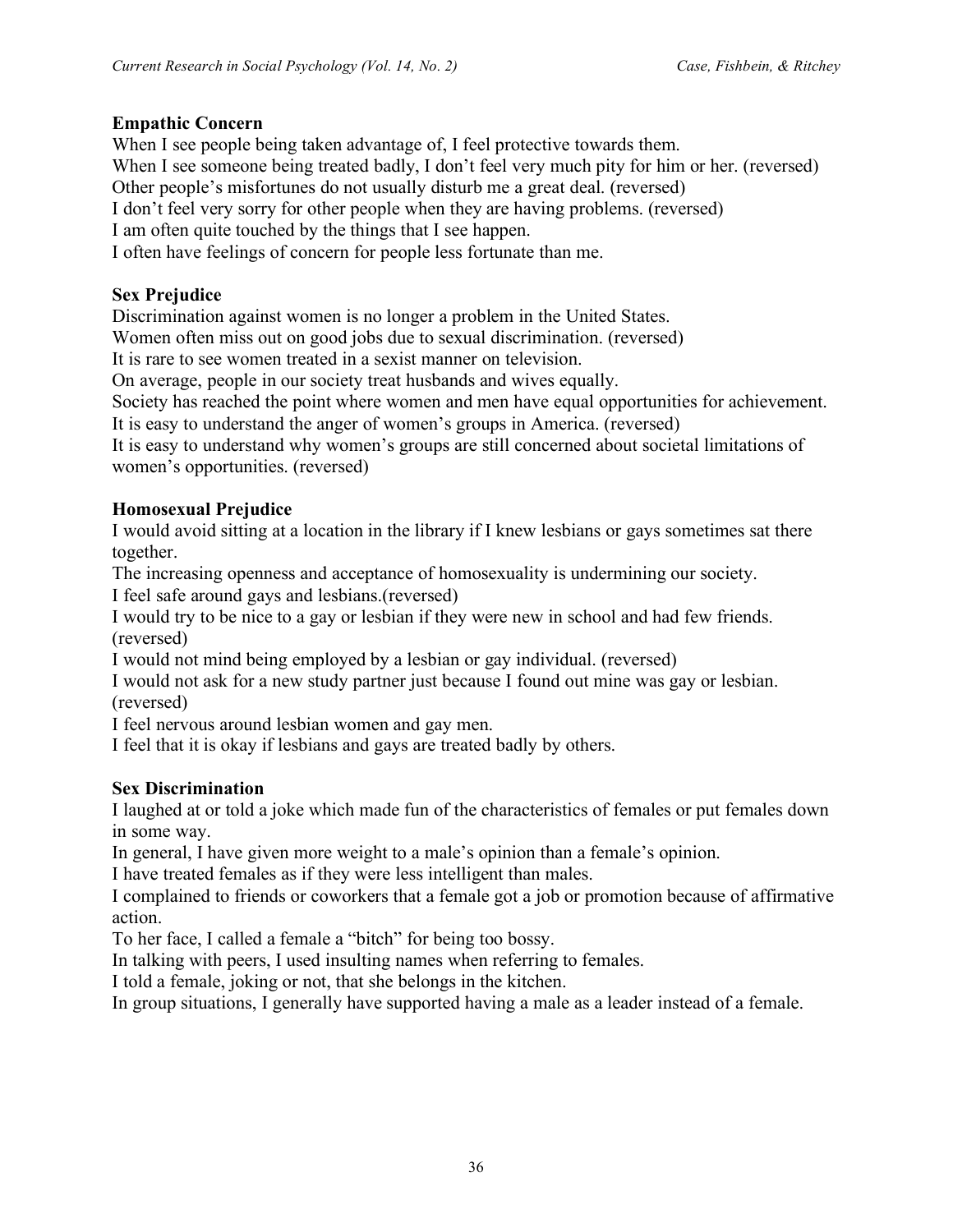### **Homosexual Discrimination**

I stopped hanging out with someone after I found out he/she was homosexual.

I told a homosexual that his/her lifestyle is wrong.

To his/her face, I called a homosexual a fag or a dyke, or some other derogatory name.

In talking with peers, I used terms which put homosexuals down.

In general, I have given more weight to a heterosexual's opinion than a homosexual's opinion. I complained to friends that homosexuals do not deserve the same protection against discrimination that others deserve.

I laughed at or told a joke which was funny because it made fun of the characteristics of homosexuals.

I avoided an area where I knew homosexuals hung out.

I have accused friends of being gay (or lesbian) because they were acting too much like a woman (or a man).

#### **APPENDIX B: CORRELATION MATRIX**

| Variables                  | N         | <b>RWA</b> | <b>SDO</b> | $H-E$     | Collect   | EC        | <b>SP</b> | HP        |
|----------------------------|-----------|------------|------------|-----------|-----------|-----------|-----------|-----------|
| Right-Wing                 | 383       | 1.00       |            |           |           |           |           |           |
| Authoritarian              |           |            |            |           |           |           |           |           |
| Social                     | 383       | $0.26**$   | 1.00       |           |           |           |           |           |
| Dominance                  |           |            |            |           |           |           |           |           |
| Humanitarian-              | 383       | $-0.11*$   | $-0.56**$  | 1.00      |           |           |           |           |
| Egalitarianism             |           |            |            |           |           |           |           |           |
| Collectivism               | 383       | 0.07       | $-0.32**$  | $0.52**$  | 1.00      |           |           |           |
| Empathic                   | 383       | $-0.10$    | $-0.41**$  | $0.60**$  | $0.61**$  | 1.00      |           |           |
| Concern                    |           |            |            |           |           |           |           |           |
| <b>Sex</b>                 | 383       | $0.28**$   | $0.44**$   | $-0.36**$ | $-0.15**$ | $-0.31**$ | 1.00      |           |
| Prejudice                  |           |            |            |           |           |           |           |           |
| Homosexual                 | 383       | $0.35**$   | $0.43**$   | $-0.36**$ | $-0.20**$ | $-0.32**$ | $0.34**$  | 1.00      |
| Prejudice                  |           |            |            |           |           |           |           |           |
| <b>Sex</b>                 | 383       | $0.14**$   | $0.34**$   | $-0.26**$ | $-0.19**$ | $-0.25**$ | $0.34**$  | $0.30**$  |
| Discrimination             |           |            |            |           |           |           |           |           |
| Homosexual                 | 383       | $0.23**$   | $0.30**$   | $-0.20**$ | $-0.10*$  | $-0.14*$  | $0.24**$  | $0.60**$  |
| Discrimination             |           |            |            |           |           |           |           |           |
| <b>Sex</b>                 | 383       | $-0.09$    | $-0.19**$  | $0.14**$  | $0.13*$   | $0.30**$  | $-0.34**$ | $-0.27**$ |
| Race                       | 383       | $-0.04$    | $0.12*$    | $-0.06$   | $0.11*$   | 0.09      | $0.19**$  | $-0.01$   |
| Variables                  | <b>SD</b> | HD         | <b>Sex</b> | Race      |           |           |           |           |
| Sexual                     | 1.00      |            |            |           |           |           |           |           |
| Discrimination             |           |            |            |           |           |           |           |           |
| Homosexual                 | $0.51**$  | 1.00       |            |           |           |           |           |           |
| Discrimination             |           |            |            |           |           |           |           |           |
| <b>Sex</b>                 | $-0.53**$ | $-0.31**$  | 1.00       |           |           |           |           |           |
| Race                       | $0.18**$  | $-0.00$    | $-0.14**$  | 1.00      |           |           |           |           |
| * $p < .05$ ; ** $p < .01$ |           |            |            |           |           |           |           |           |